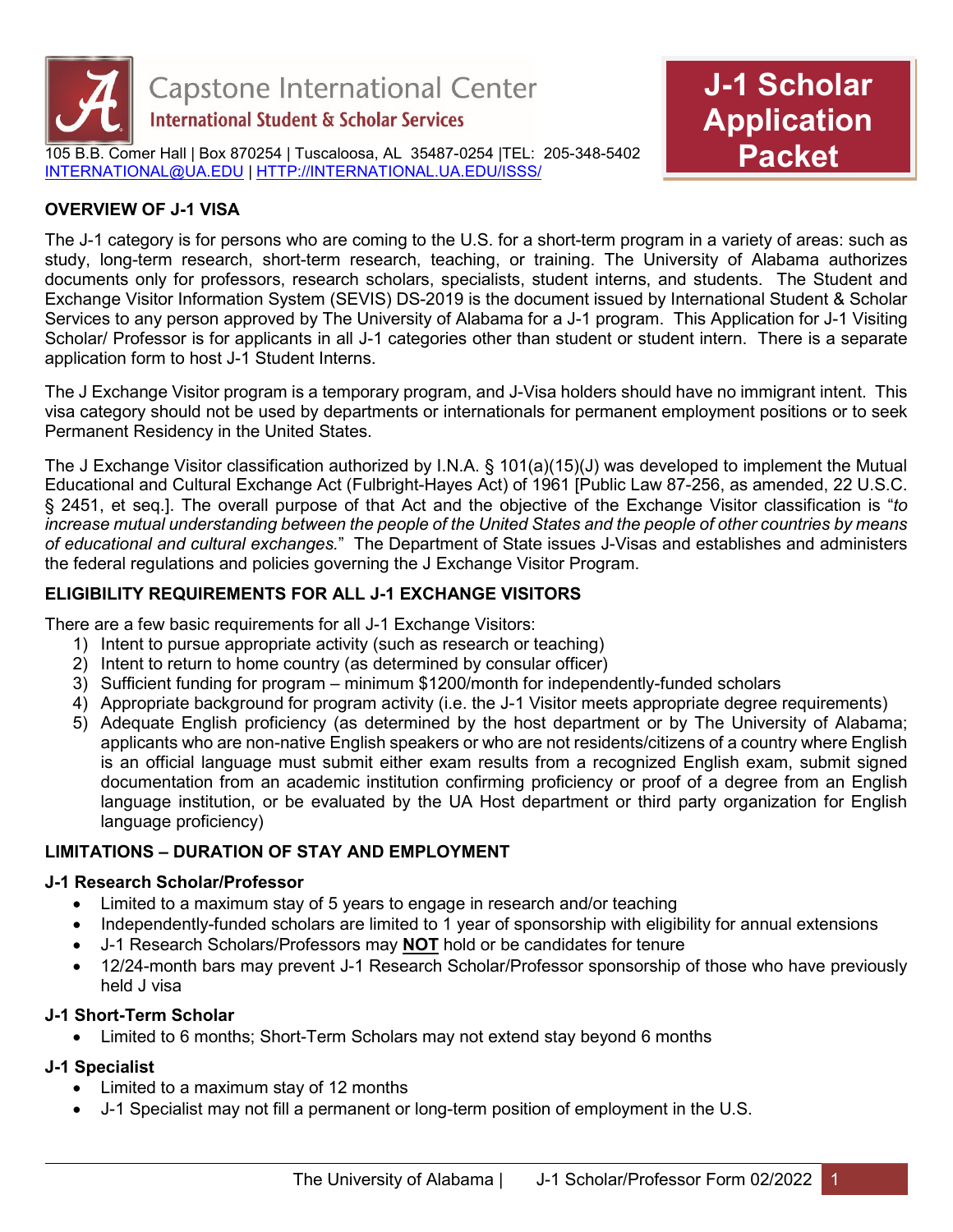#### **REQUIRED FINANCIAL SUPPORT**

Host departments must verify that the J-1 Scholar or Professor and any accompanying dependents will have sufficient funding for the entire length of stay. The minimum amount of financial support for a scholar is \$1200 per month, plus \$500 per month for each accompanying J-2 dependent spouse or child. J-1 Scholars and Professors may be paid by The University of Alabama or have independent financial support. If the department will pay the J-1 Scholar or Professor a salary, then the amount of financial support should be noted in the appointment letter. If the J-1 Scholar or Professor will not be paid by the department, then the scholar must submit evidence of financial support in the form of a bank certificate/statement or a sponsor letter.

| <b>Estimated Costs of Living Expenses (Based on Living Expenses for one person)*</b> |                 |                     |  |
|--------------------------------------------------------------------------------------|-----------------|---------------------|--|
| <b>Expense</b>                                                                       | <b>MONTHLY</b>  | <b>ANNUAL TOTAL</b> |  |
| Housing (1 or 2 bedroom apartment)                                                   | $$600 - $800$   | \$7200 - \$9600     |  |
| Utilities (Electricity, Water, Sewer, Garbage)                                       | $$115 - $250$   | \$1380 - \$3000     |  |
| <b>Phone/Cell Phone</b>                                                              | $$30 - $60$     | $$360 - $720$       |  |
| Groceries                                                                            | $$300 - $400$   | \$3600 - \$4800     |  |
| Health Insurance                                                                     | $$60 - $200$    | $$720 - $2400$      |  |
| Personal Expenses (Bus, Clothing, etc.)                                              | $$95 - $150$    | $$1140 - $1800$     |  |
| <b>TOTAL</b>                                                                         | $$1200 - $1860$ | \$14,400 - \$22,320 |  |

\* The estimated costs of living increase with each added dependent. Estimated cost for each J-2 Dependent is \$500 per month, equaling \$6000 per year in additional costs per dependent (spouse or children).

## **SEVIS FEE & VISA FEES**[∗](#page-1-0)

*SEVIS FEE:* The U.S. Department of Homeland Security charges all new J-1 Scholars and Professors a \$220 fee to cover the costs of the Student and Exchange Visitor Information System (SEVIS), a central database that manages information related to visitors' immigration status while in the United States. International Student & Scholar Services will provide prospective J-1 visitors with instructions on how to pay the SEVIS fee when sending the DS-2019 form.

*VISA FEES:* In addition to the SEVIS fee, the prospective J-1 Scholar or Professor must pay certain visa fees.<br>Please see the Department of State web site for more information on fee amounts: Please see the Department of State web site for more information on fee amounts: [https://travel.state.gov/content/travel/en/us-visas/visa-information-resources/fees/fees-visa-services.html.](https://travel.state.gov/content/travel/en/us-visas/visa-information-resources/fees/fees-visa-services.html) addition, if the visa is issued, the scholar may have to pay a further visa issuance reciprocity fee, if applicable. Prospective J-1 Scholars and Professors can consult the following web site to determine if they must pay a visa issuance reciprocity fee and the fee amount: https://travel.state.gov/content/travel/en/us-visas/Visa-Reciprocityand-Civil-Documents-by-Country.html. J-1 Scholars and Professors should consult the web site of the particular embassy or consulate where they plan to apply for their J-1 visa for information on how to pay their visa fees: [http://www.usembassy.gov/.](http://www.usembassy.gov/)

#### **HEALTH/MEDICAL INSURANCE REQUIREMENT**

J-1 Scholars and Professors must maintain the following minimum level of health insurance for themselves and any J-2 dependents for the duration of their stay in the United States:

- 1. **medical benefits of at least \$100,000** per person per accident or illness;
- 2. **repatriation of remains** coverage of **at least \$25,000**;
- 3. **medical evacuation** coverage of **at least \$50,000**;
- 4. **deductible** that is **\$500 or less** per accident or illness;
- 5. exchange visitors may also be subject to the requirements of the Affordable Care Act.

J-1 Scholars and Professors must provide proof of health insurance for themselves and any family members when they first arrive and report to International Student & Scholar Services, and again if they later apply for an extension of their J-1 status. J-1 Scholars and Professors may purchase any plan that provides the minimum level of coverage listed above.

<span id="page-1-0"></span><sup>-</sup><sup>∗</sup> Please note: Canadian citizens must pay the SEVIS fee, but are not required to obtain a J-1 entry visa.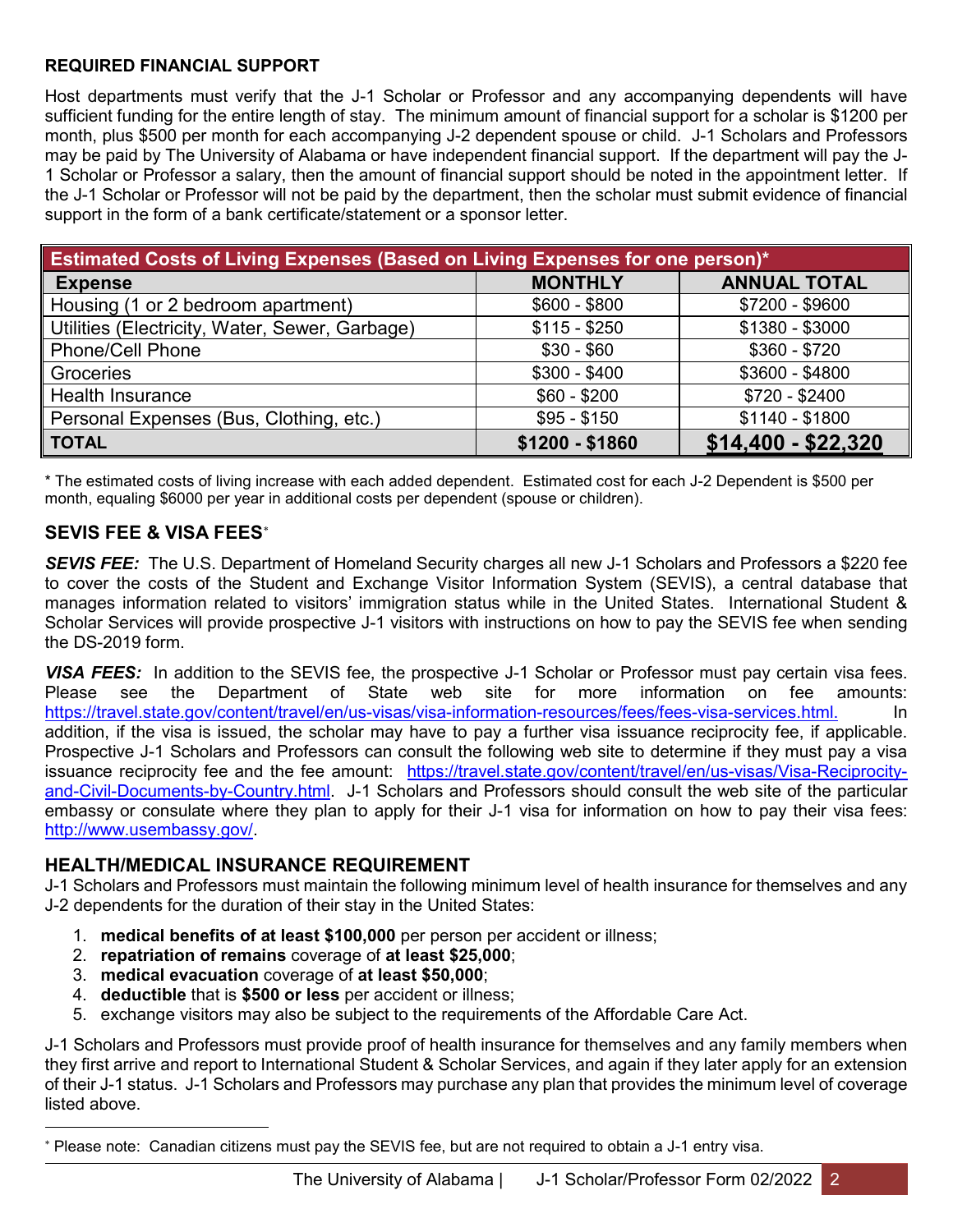## **APPLICATION STEPS TO HOST A J-1 SCHOLAR/PROFESSOR**

### **Step 1: Instructions for the J-1 Applicant – SECTIONS 1-3**

The J-1 Applicant should complete Sections 1 - 3 of the Application for J-1 Visiting Scholar/ Professor and sign the statement at the end of Section 3.

In addition, the J-1 Applicant should submit the following materials :

- **Passport copy** A copy/scan of the J-1 Applicant's main passport information page (and the main passport page for each J-2 dependent family member who will accompany the J-1 to the US).
- **Proof of Funding** If the Scholar will be supported by personal funding or by funding from an institute or organization other than UA, the Scholar must include proof of financial support (award letter, bank statement, salary letter, etc.) and indicate the sources of funding in Section 2. The amount should be at least \$1200/month for the J-1 Applicant and \$500/month for each dependent J-2 spouse or child(ren).
- **Proof of English Proficiency (see below)**

### **English Proficiency Requirement**

In accordance with US Department of State Regulations, each J-1 Scholar applicant must provide evidence of "sufficient proficiency in the English language, as determined by an objective measurement of English language proficiency, successfully to participate in his or her program and to function on a day-to-day basis." [22 CFR 62.10(a)(2)].

These requirements mean that J-1 Scholars should have sufficient abilities in English to perform their jobs or otherwise benefit from their program; read and comprehend program materials; navigate daily life in the U.S.; understand fully their responsibilities, rights, and protections; and be able to obtain assistance in an emergency.

To satisfy the requirement non-native English speakers and those who are not residents/citizens of countries where English is an official language must provide proof of English Language Proficiency, to be reviewed and approved by Department and UA International Student & Scholar Services.

**Recommended Minimum Proficiency Level** - J-1 Scholars must show that they meet a level of English proficiency to be able to function in the U.S. UA ISSS recommends that the minimum level of proficiency meet the **Common European Framework of Reference (CEFR) level of B1 Intermediate Independent User** also known as "threshold" proficiency level: [https://www.coe.int/en/web/language-policy/home.](https://www.coe.int/en/web/language-policy/home)

Proof of proficiency can be shown by any of the following means:

- 1. Evidence of a **recognized English language test** (for a list of scores comparison to the CEFR B1 [https://en.wikipedia.org/wiki/Common\\_European\\_Framework\\_of\\_Reference\\_for\\_Languages#Languag](https://en.wikipedia.org/wiki/Common_European_Framework_of_Reference_for_Languages#Language-specific_scales) [e-specific\\_scales\)](https://en.wikipedia.org/wiki/Common_European_Framework_of_Reference_for_Languages#Language-specific_scales), such as:
	- a. **TOEFL iBT** Suggested Minimum Score 60
	- b. **IELTS** Suggested Minimum Score 5.5
	- c. **Duolingo Test of English** Suggested Minimum Score 40
	- d. **PTE** Suggested Minimum Score 43
	- e. **Cambridge English Test** Suggested B1 Certificate, Speaking Score of 140
	- f. **TOEIC** Suggested Minimum Score 275 and Minimum Speaking Score of 120
- 2. Documentation from an academic institution, verifying that the scholar has sufficient language skills to function on a day-to-day basis in the U.S. and in an academic work environment, such as:
	- a. Letter from a certified English language school/program, or
	- b. Documentation of having completed a post-secondary degree at a recognized institution or a program where English was the primary language of instruction.
- 3. Evaluation of English, conducted via phone/video either by the UA host department or through independent evaluation by the UA English Language Institute [http://eli.ua.edu/,](http://eli.ua.edu/) J-Check <https://www.jchecktest.com/university-of-alabama/> or English3 [https://english3.com/j1-applicants.php.](https://english3.com/j1-applicants.php)

If a J-1 Scholar's proficiency results fall below the recommended CEFR B1 proficiency level, UA ISSS strongly recommends that they enroll in English language classes through UA's English Language Institute. This enrollment should begin as soon as is practical given the scholar's dates of travel and should continue either for the duration of the scholar's academic program or until the scholar has successfully completed Level 3 in Reading/Writing and Speaking/Listening in the Intensive English Program [http://international.ua.edu/eli/program-design/.](http://international.ua.edu/eli/program-design/)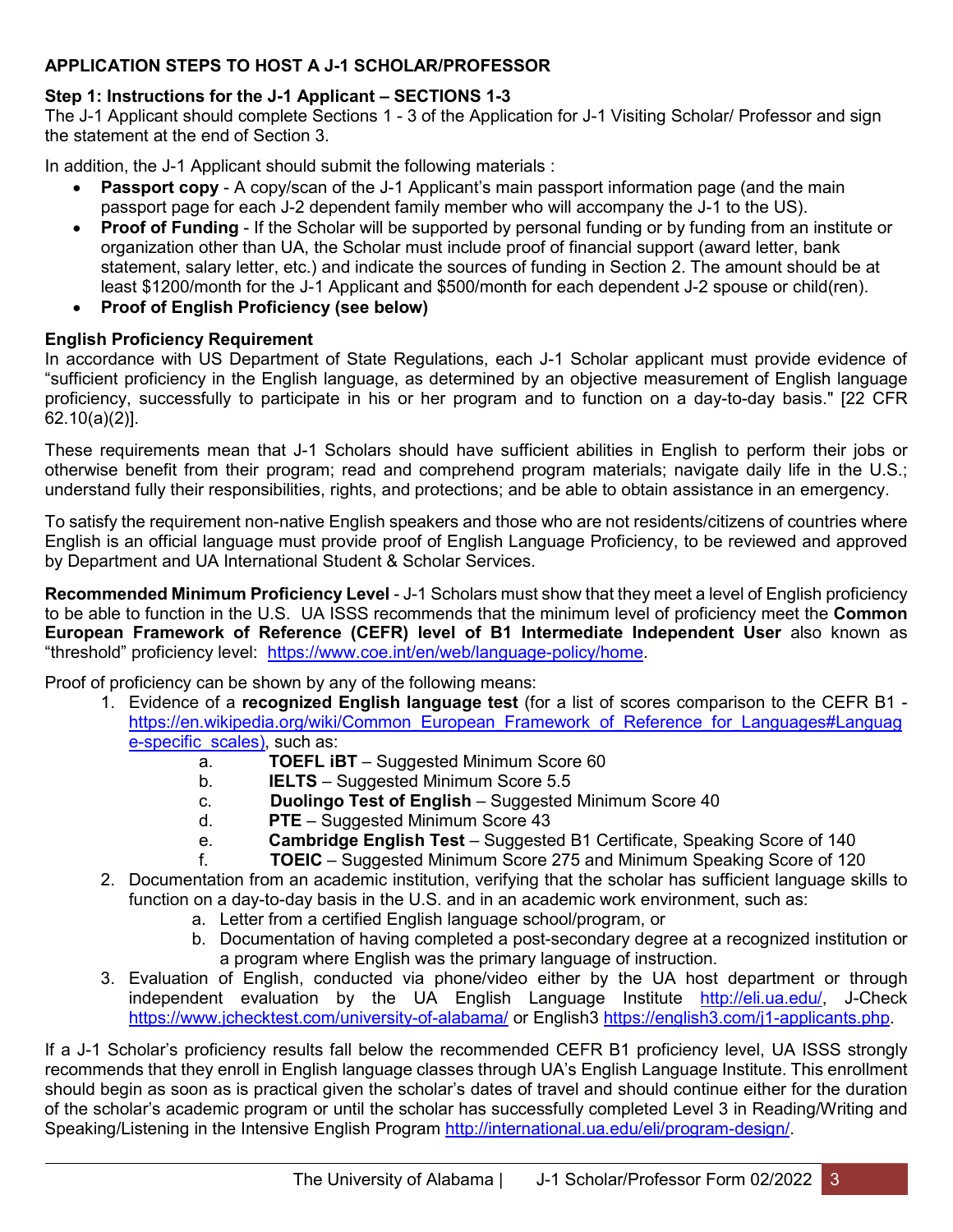#### **Step 2: Instructions for the UA Host Department – SECTIONS 4-7**

After receiving all documents from the J-1 Applicant, the department should complete Sections 4 - 7 and submit the entire Application for J-1 Visiting Scholar/Professor (Sections 1 - 7) along with an invitation/appointment letter and accompanying proof of English proficiency, financial documentation, and passport copies to International Student & Scholar Services.

Please submit all of the requested information. International Student & Scholar Services must have these materials in order to process your request for your prospective J-1 Applicant's immigration documents.

Please note that besides this request to host a scholar, departments must complete the Visiting Scholar Form: <http://international.ua.edu/files/2017/01/Visiting-Scholar-Form.pdf> and a "New Faculty/Staff Setup" Form – [http://payroll.ua.edu/forms\\_guides.html#newsetup](http://payroll.ua.edu/forms_guides.html#newsetup) and submit it to and submit to Karla Nicholson, [knichols@ua.edu,](mailto:knichols@ua.edu) in Academic Affairs for approval and processing into the Banner system.

#### *Note to Applicants and Departments: The University of Alabama will not provide J-1 sponsorship longer than one year at-a-time for independently-funded scholars; independently-funded J-1 scholars must seek an annual extension of their J-1 sponsorship for continuance of their program.*

#### **Step 3: International Student & Scholar Services**

After receiving all documents from the J-1 Applicant and Department as well as the proof of finances, International Student & Scholar Services will process the DS-2019 Forms for the J-1 Scholar or Professor and for all J-2 Dependents in the SEVIS Database (Student and Exchange Visitor Information System).

Along with the DS-2019(s), International Student & Scholar Services will prepare a packet for the J-1 Applicant which will include an invitation letter and information about the J-1 Exchange Visitor Program, paying the SEVIS fee, obtaining the J-1 Visa, travel to the United States, and general information about The University of Alabama and Tuscaloosa, Alabama. The department will be asked to send this information along with the department's appointment letter to the J-1 Applicant (likewise, International Student & Scholar Services can ship items if provided with an UPS or FOAP account # to cover the expenses of shipping).

**Processing Time: Allow at least 1 week for ISSS Processing. Overall processing time for the scholar to obtain a J-1 visa and arrive in the US is a minimum of at least 8 weeks (more if there are delays due to Administrative Processing background checks).**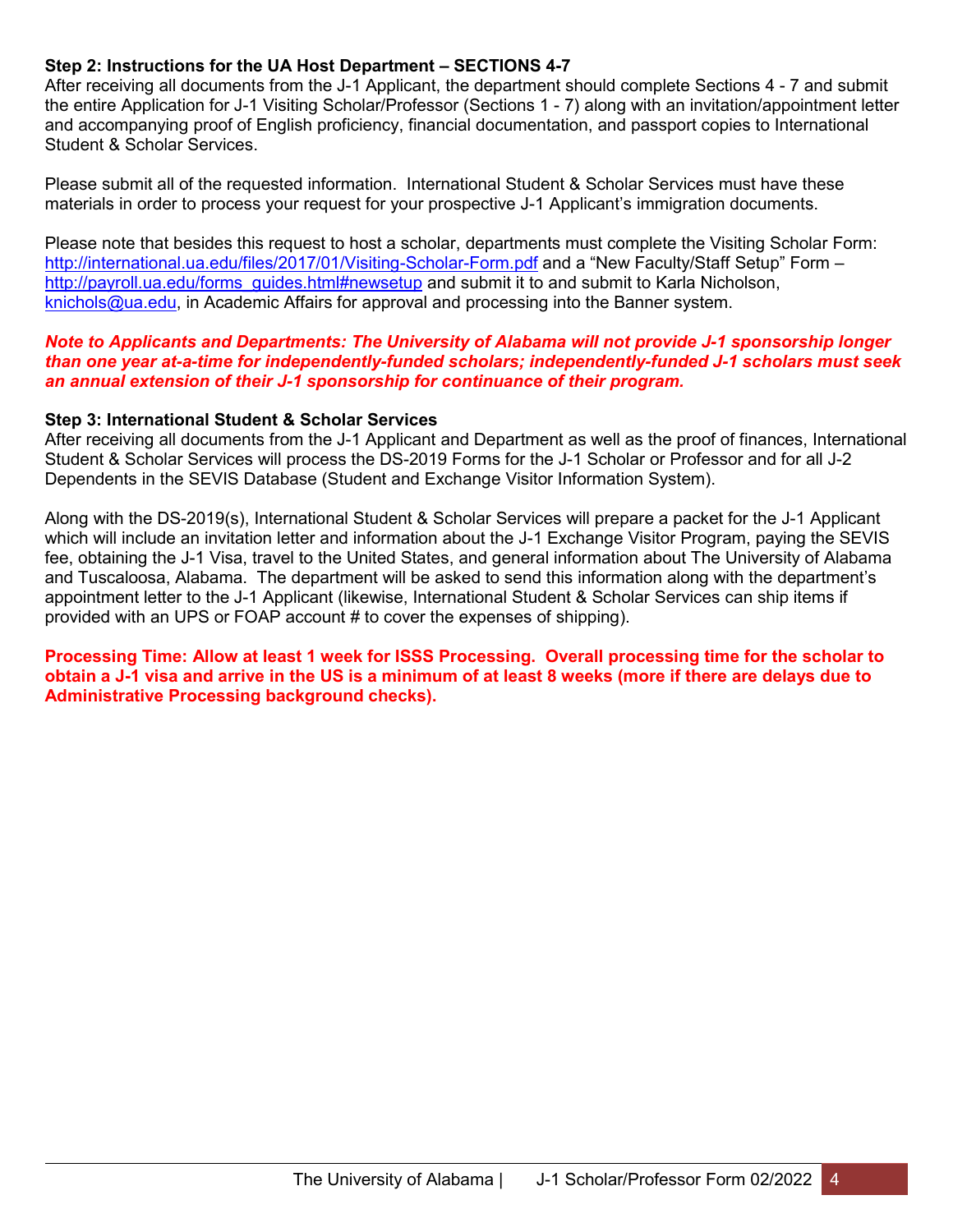

**J-1 Scholar Packet SCHOLAR SECTIONS 1 - 3**

105 B.B. Comer Hall | Box 870254 | Tuscaloosa, AL 35487-0254 |TEL: 205-348-5402 [INTERNATIONAL@UA.EDU](mailto:INTERNATIONAL@UA.EDU) | [HTTP://INTERNATIONAL.UA.EDU/ISSS/](http://international.ua.edu/ISSS/) 

#### **SECTIONS 1 - 3 TO BE COMPLETED BY INTERNATIONAL APPLICANT AND SUBMITTED TO HOST DEPARTMENT WITH REQUIRED DOCUMENTATION. BE SURE TO TYPE OR PRINT CLEARLY.**

**SECTION 1: J-1 VISITING SCHOLAR/PROFESSOR'S DEMOGRAPHIC INFORMATION**

#### **NAME AND RESIDENCE INFORMATION:**

|                                                                                                                                                                                                                              |  | Given Name                                                                                                              |                                                                                                                            |  |
|------------------------------------------------------------------------------------------------------------------------------------------------------------------------------------------------------------------------------|--|-------------------------------------------------------------------------------------------------------------------------|----------------------------------------------------------------------------------------------------------------------------|--|
|                                                                                                                                                                                                                              |  |                                                                                                                         | Gender: $\Box$ male<br>$\Box$ female                                                                                       |  |
|                                                                                                                                                                                                                              |  |                                                                                                                         |                                                                                                                            |  |
|                                                                                                                                                                                                                              |  |                                                                                                                         | Country                                                                                                                    |  |
|                                                                                                                                                                                                                              |  |                                                                                                                         |                                                                                                                            |  |
|                                                                                                                                                                                                                              |  |                                                                                                                         | Country of Permanent Residence                                                                                             |  |
| CURRENT OR LAST POSITION/ JOB ABROAD (NOT IN THE U.S.):                                                                                                                                                                      |  |                                                                                                                         |                                                                                                                            |  |
|                                                                                                                                                                                                                              |  | Student $\blacktriangleright \Box$ Graduate student (doctoral or master's) or $\Box$ Undergraduate student (bachelor's) |                                                                                                                            |  |
| Professor                                                                                                                                                                                                                    |  |                                                                                                                         |                                                                                                                            |  |
|                                                                                                                                                                                                                              |  |                                                                                                                         | Government ▶ □Central; □State; □Regional; □Provincial; □City; <u>or</u> □Town/Village ▶ Position: _____________            |  |
|                                                                                                                                                                                                                              |  |                                                                                                                         |                                                                                                                            |  |
|                                                                                                                                                                                                                              |  |                                                                                                                         |                                                                                                                            |  |
|                                                                                                                                                                                                                              |  |                                                                                                                         |                                                                                                                            |  |
| <b>CONTACT INFORMATION:</b>                                                                                                                                                                                                  |  |                                                                                                                         |                                                                                                                            |  |
| <b>Permanent Address in Home Country:</b>                                                                                                                                                                                    |  |                                                                                                                         | <b>Shipping Address:</b>                                                                                                   |  |
|                                                                                                                                                                                                                              |  |                                                                                                                         |                                                                                                                            |  |
|                                                                                                                                                                                                                              |  |                                                                                                                         |                                                                                                                            |  |
|                                                                                                                                                                                                                              |  |                                                                                                                         | Province/State: _______________Country: ___________________Province/State: ______________Country: ____________             |  |
|                                                                                                                                                                                                                              |  |                                                                                                                         |                                                                                                                            |  |
|                                                                                                                                                                                                                              |  |                                                                                                                         | VISA HISTORY (COMPLETE IF CURRENTLY IN U.S. ON ANY VISA OR PREVIOUSLY IN U.S. ON J VISA):                                  |  |
|                                                                                                                                                                                                                              |  |                                                                                                                         | If currently in the U.S. what is your Immigration Status: ___________ Expiration Date (Month/Day/Year): ______________     |  |
|                                                                                                                                                                                                                              |  |                                                                                                                         | NOTE: If currently in J-1 Status and transferring to The University of Alabama, please also complete J-1 Transfer-in Form. |  |
| If on a J-1 VISA now or in the last 36 months, please indicate your category (Please Include Copies of Previous DS-2019s):<br>▶ Professor, Q Research Scholar, Q Short-term Scholar, Q Student/Intern, Q Specialist, Q Other |  |                                                                                                                         |                                                                                                                            |  |
| Start date of J-1 Status (Month/ Day/ Year): __________________through (Month/ Day/ Year): __________________                                                                                                                |  |                                                                                                                         |                                                                                                                            |  |
| Program Sponsor (name/program number found on line 2 of DS-2019): __________________________________                                                                                                                         |  |                                                                                                                         |                                                                                                                            |  |
| If in J-Visa Status, have you applied for a waiver of 212(e), the Two-Year Home Residency Requirement? □ YES or □ NO                                                                                                         |  |                                                                                                                         |                                                                                                                            |  |
| If you have applied for waiver of the 212(e), has it been approved? $\Box$ YES or $\Box$ NO (If yes, please include proof of waiver)                                                                                         |  |                                                                                                                         |                                                                                                                            |  |
| <b>HOST DEPARTMENT INFORMATION</b>                                                                                                                                                                                           |  |                                                                                                                         |                                                                                                                            |  |
| UA Academic Department:                                                                                                                                                                                                      |  | Supervisor's Name:                                                                                                      |                                                                                                                            |  |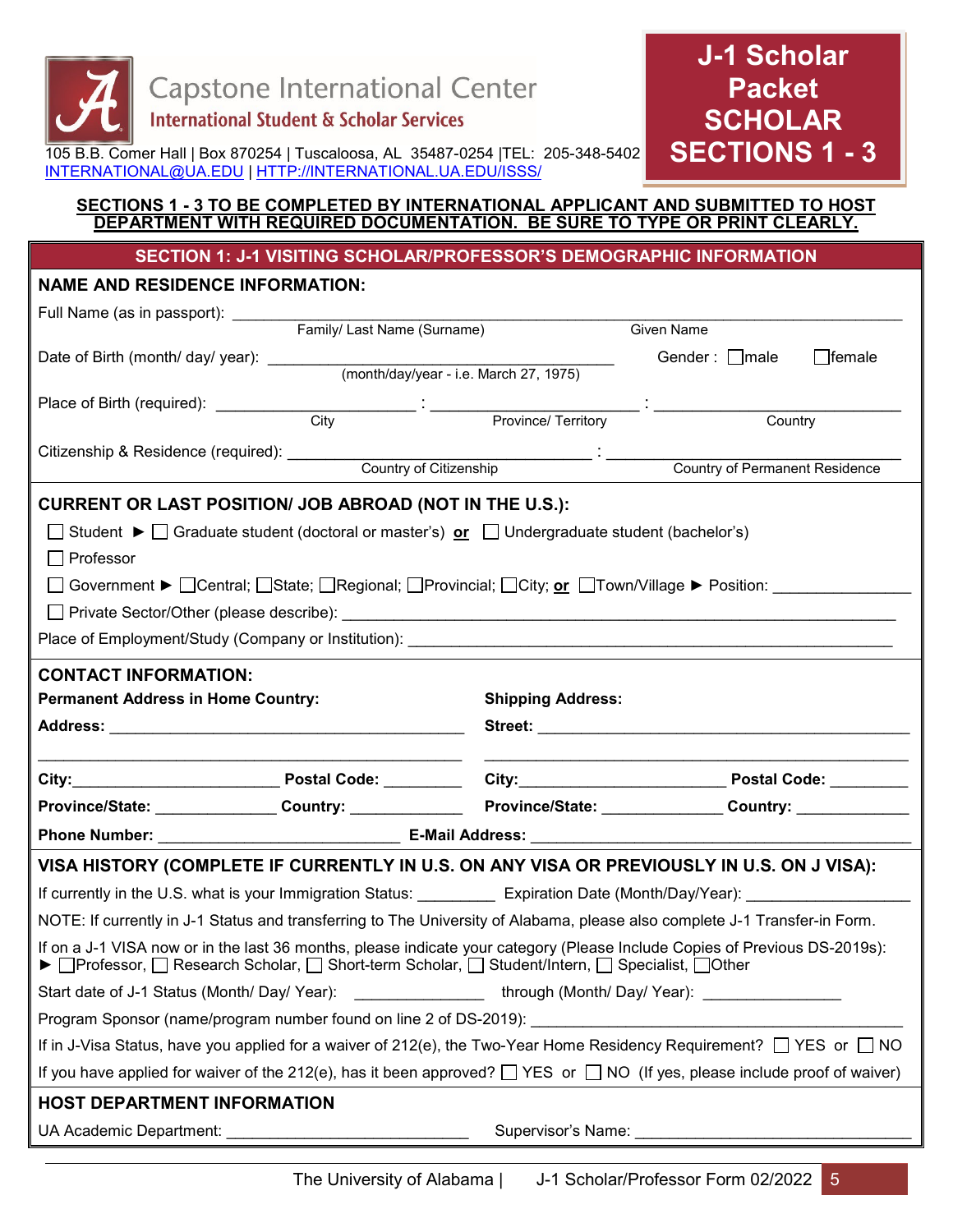#### **SECTION 2: FINANCIAL INFORMATION**

If self-funded or externally-funded, the minimum funding requirement for a visiting scholar, professor, or specialist is \$1200 per month (\$14,400 per year) and \$500 per month (\$6000 per year) for each accompanying dependent. Funding must be arranged prior to issuance of a DS-2019 form. No additional funding from The University of Alabama should be expected after arrival. Additionally, The University of Alabama will not provide J-1 sponsorship longer than one year at a time for independently-funded scholars; independently-funded scholars must seek an annual extension of their J-1 sponsorship for continuance of their program.

If funds are from an organization, grant, or government, please attach a signed copy of any letters of award or sponsorship. If on personal funds, please attach a bank statement not more than 6 months old. **Proof of funding must accompany this form.**

| <b>SOURCES OF FUNDS</b>       | <b>NAME OF SOURCE OF FUNDING</b> | <b>ASSURED SUPPORT (IN \$USD)</b> |
|-------------------------------|----------------------------------|-----------------------------------|
| 1. The University of Alabama  |                                  |                                   |
| 2. International Organization |                                  |                                   |
| l 3. Home Government          |                                  |                                   |
| 4. Personal Funds             |                                  |                                   |
| <b>5. Other Source</b>        |                                  |                                   |

**SECTION 3: DEPENDENT FAMILY INFORMATION (FOR SPOUSE AND CHILDREN'S J-2 DS-2019) COMPLETE ONLY FOR FAMILY MEMBERS WHO WILL TRAVEL TO U.S. WITH YOU**

FAMILY FINANCIAL SUPPORT: A J-1 Scholar or Professor must show financial support of \$6000 per year (\$500/ month) above the minimum of \$14,400 per year (\$1200/ month) for each J-2 dependent coming to the U.S. - spouse and child(ren). IMPORTANT NOTE: DS-2019 documents can be issued only to dependent spouses and to unmarried, dependent children under 21. Married children and children over 21 years old cannot be issued a DS-2019 and cannot hold J-2 status.

|                                                                                                                             | Full Name (required): ___________                          |                            |                                                                                                                      |                                   |         |
|-----------------------------------------------------------------------------------------------------------------------------|------------------------------------------------------------|----------------------------|----------------------------------------------------------------------------------------------------------------------|-----------------------------------|---------|
|                                                                                                                             |                                                            | Family/Last Name (Surname) |                                                                                                                      | <b>Given Name</b>                 |         |
|                                                                                                                             |                                                            |                            |                                                                                                                      |                                   |         |
| Spouse's                                                                                                                    |                                                            | City                       | Province/Territory                                                                                                   |                                   | Country |
| <b>Info</b>                                                                                                                 |                                                            |                            |                                                                                                                      |                                   |         |
|                                                                                                                             |                                                            | Country of Citizenship     |                                                                                                                      | Country of Permanent Residence    |         |
|                                                                                                                             | Date of Birth: (month/day/year): _______________________   |                            |                                                                                                                      | Spouse's Gender : □ male □ female |         |
|                                                                                                                             |                                                            |                            |                                                                                                                      |                                   |         |
|                                                                                                                             |                                                            |                            |                                                                                                                      |                                   |         |
|                                                                                                                             |                                                            | Family/Last Name (Surname) |                                                                                                                      | <b>Given Name</b>                 |         |
| Child's                                                                                                                     |                                                            |                            |                                                                                                                      |                                   |         |
| <b>Info</b>                                                                                                                 |                                                            | City                       | Province/Territory                                                                                                   |                                   | Country |
|                                                                                                                             | Citizenship & Residence (required):                        |                            | <u> 1999 - Jan Stein Harry Stein Harry Stein Harry Stein Harry Stein Harry Stein Harry Stein Harry Stein Harry S</u> |                                   |         |
|                                                                                                                             |                                                            | Country of Citizenship     |                                                                                                                      | Country of Permanent Residence    |         |
|                                                                                                                             | Date of Birth: (month/day/year): _________________________ |                            |                                                                                                                      | Child's Gender : □ male □ female  |         |
| NOTE: For additional children, please copy this section and submit as a separate page with the above requested information. |                                                            |                            |                                                                                                                      |                                   |         |
| <b>REQUIRED DOCUMENTATION TO BE SUBMITTED WITH THIS FORM</b>                                                                |                                                            |                            |                                                                                                                      |                                   |         |

Copy/Scan of Passport Identification Pages (For yourself and any accompanying dependents)

□ Copy/Scan of Appointment Letter, Proof of Financial Support, or Bank Statement

 Copy/Scan of Proof of English Proficiency for non-native English speakers (copy of an official English Test, documentation from an institution/program regarding proficiency, proof of degree from English language institution).

#### **IF CURRENTLY IN THE UNITED STATES, ALSO INCLUDE THE FOLLOWING:**

Copy/Scan of current/ most recent Visa Stamp, I-94 Record, current/previous DS-2019s, I-20s, I-797 Approval Notices

**I certify that the above information is correct and complete, and that I shall notify the University of any change in my personal information or research/teaching plans.** 

Scholar's Signature: \_\_\_\_\_\_\_\_\_\_\_\_\_\_\_\_\_\_\_\_\_\_\_\_\_\_\_\_\_\_\_\_\_\_\_\_\_\_\_\_\_\_\_\_\_\_\_\_\_\_ Date: \_\_\_\_\_\_\_\_\_\_\_\_\_\_\_\_\_\_\_\_\_\_\_\_\_\_\_\_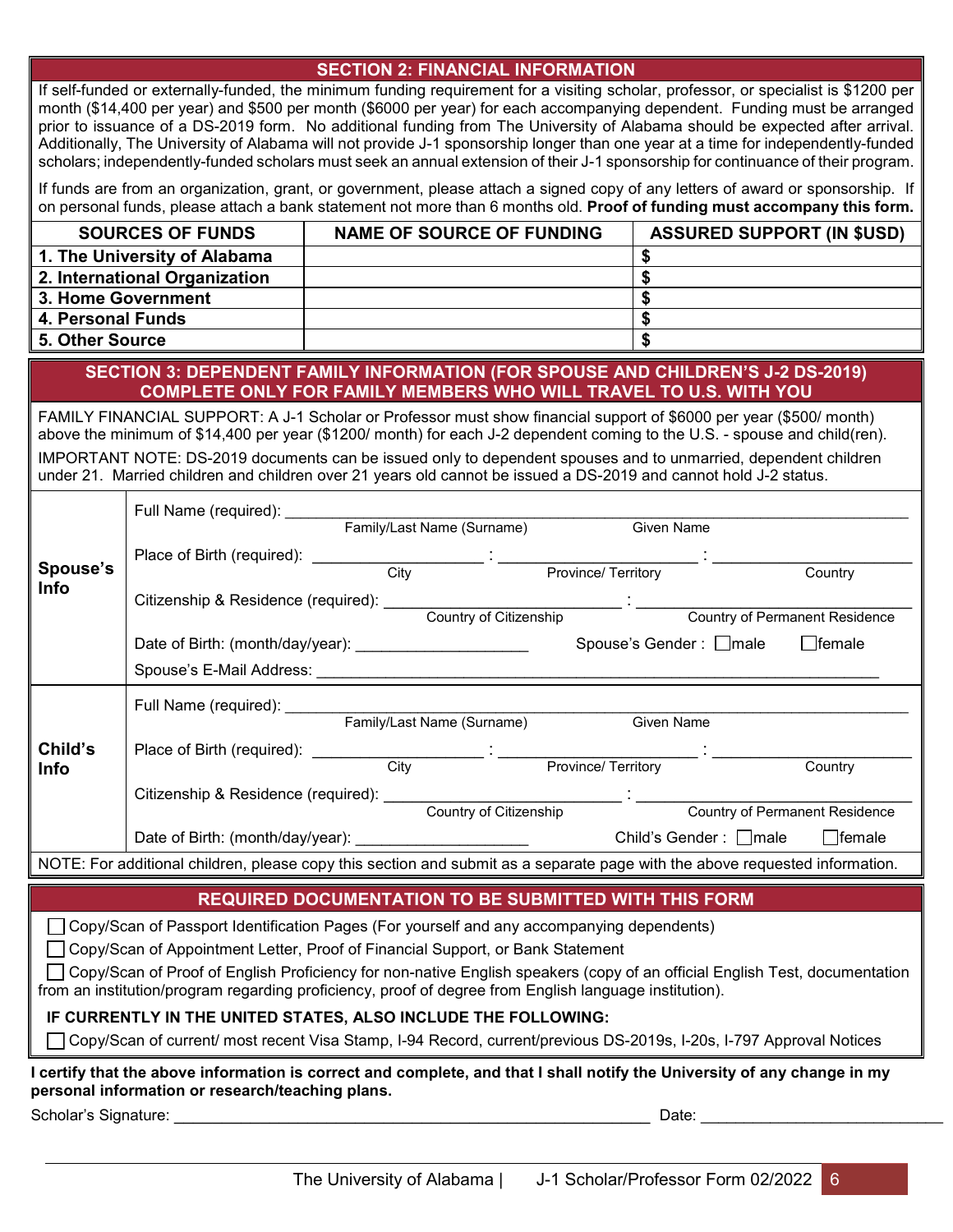

# **J-1 Packet SECTION 4: DEPARTMENT PLAN**

105 B.B. Comer Hall | Box 870254 | Tuscaloosa, AL 35487-0254 |TEL: 205-348-5402 [INTERNATIONAL@UA.EDU](mailto:INTERNATIONAL@UA.EDU) | [HTTP://INTERNATIONAL.UA.EDU/ISSS/](http://international.ua.edu/ISSS/) 

#### **SECTION 4: SPONSORSHIP AND ACTIVITY PLAN TO BE COMPLETED BY UA HOST DEPARTMENT**

| Dates of Intended J-1 Sponsorship:                                                                          | through<br>month/day/year                    |  |
|-------------------------------------------------------------------------------------------------------------|----------------------------------------------|--|
|                                                                                                             |                                              |  |
|                                                                                                             |                                              |  |
|                                                                                                             |                                              |  |
|                                                                                                             |                                              |  |
| <b>Scholar's Position at UA:</b><br>Unpaid Visiting Scholar<br><b>Postdoctoral Researcher</b><br>Instructor | Site of Activity (Building and Room Number): |  |
| Description of Duties: Description of Duties:                                                               |                                              |  |
|                                                                                                             |                                              |  |
|                                                                                                             |                                              |  |
| Goals and Objectives for Exchange Visit (e.g. publication, etc.):                                           |                                              |  |
| Scholar's weekly schedule and expected duties:                                                              |                                              |  |
|                                                                                                             |                                              |  |
| How will scholar's skills and competencies be measured? (e.g. monthly reports):                             |                                              |  |
|                                                                                                             |                                              |  |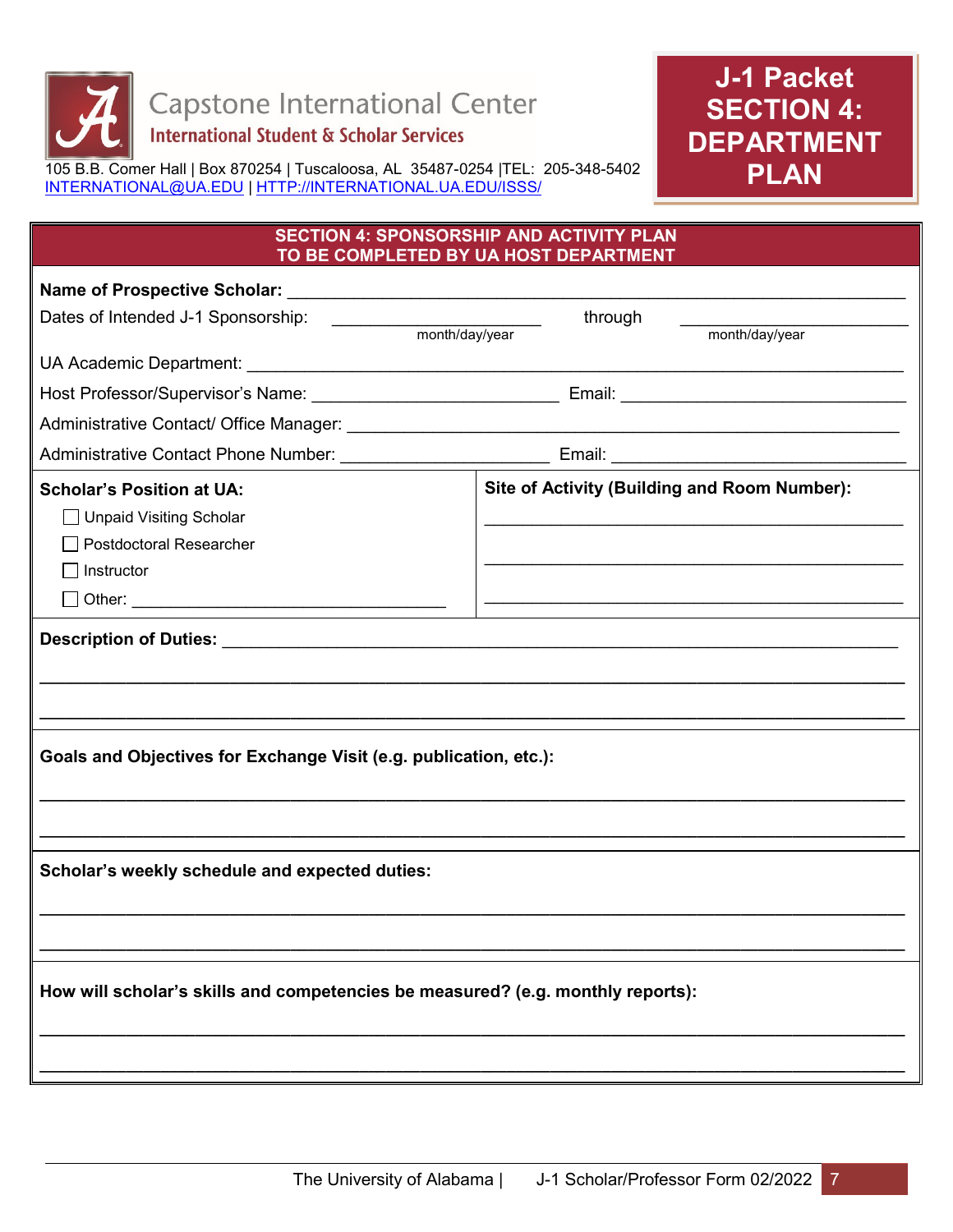

105 B.B. Comer Hall | Box 870254 | Tuscaloosa, AL 35487-0254 |TEL: 205-348-5402 [INTERNATIONAL@UA.EDU](mailto:INTERNATIONAL@UA.EDU) | [HTTP://INTERNATIONAL.UA.EDU/ISSS/](http://international.ua.edu/ISSS/) 



#### **SECTION 5: ENGLISH PROFICIENCY**

In accordance with US Department of State Regulations, each J-1 Scholar applicant must provide evidence of "sufficient proficiency in the English language, as determined by an objective measurement of English language proficiency, successfully to participate in his or her program and to function on a day-to-day basis." [22 CFR 62.10(a)(2)].

Non-native English speakers or those who are not resident/citizen of a country where English is official language must submit:

- Evidence of a recognized English language test, or
- Documentation from an academic institution, verifying that the scholar has sufficient language skills to function on a day-to-day basis in the U.S. and in an academic work environment, or
	- Evaluation of English, conducted by phone or video either by department or through independent evaluation by the UA English Language Institute, J-Check, or English3.

| J-1 Scholar's Name: The Contract of the Contract of the Contract of the Contract of the Contract of the Contract of the Contract of the Contract of the Contract of the Contract of the Contract of the Contract of the Contra                                                                                                                                                                                                                                                                                                                          |  |  |
|---------------------------------------------------------------------------------------------------------------------------------------------------------------------------------------------------------------------------------------------------------------------------------------------------------------------------------------------------------------------------------------------------------------------------------------------------------------------------------------------------------------------------------------------------------|--|--|
| What is the Proof of English Proficiency (Check one):                                                                                                                                                                                                                                                                                                                                                                                                                                                                                                   |  |  |
| Scholar is exempt due to the following reason:<br>Native English speaker;<br>Resident/citizen of a country where English is an official language.                                                                                                                                                                                                                                                                                                                                                                                                       |  |  |
| If not exempt, please indicate Proof of English Proficiency (Check one):                                                                                                                                                                                                                                                                                                                                                                                                                                                                                |  |  |
| □ Official Test of English Language (please include copy/scan of test score/results)<br>▶ Which test: OTOEFL; OIELTS; ODuolingo; OPTE; OCambridge English; OTOEIC; OICEF; Other                                                                                                                                                                                                                                                                                                                                                                         |  |  |
|                                                                                                                                                                                                                                                                                                                                                                                                                                                                                                                                                         |  |  |
| Documentation from an academic institution verifying English proficiency (please include documentation):<br>Signed documentation from an approved, certified English language school/program verifying that the scholar has<br>sufficient language skills to function on a day-to-day basis in the U.S. and in the academic work environment.<br>Documentation of having completed a post-secondary degree at a recognized institution or a program where English<br>was the primary language of instruction (e.g. copy of diploma and/or transcripts). |  |  |
| □ Independent evaluation conducted either by UA English Language Institute http://eli.ua.edu/ or J-Check<br>https://www.jchecktest.com/university-of-alabama/ or English3 https://english3.com/j1-applicants.php (please include results).                                                                                                                                                                                                                                                                                                              |  |  |
| Evaluation by the host UA Academic Department                                                                                                                                                                                                                                                                                                                                                                                                                                                                                                           |  |  |
| ► How was the evaluation conducted: $\Box$ teleconference (e.g. Skype); $\Box$ telephone; $\Box$ other                                                                                                                                                                                                                                                                                                                                                                                                                                                  |  |  |
| Date of the evaluation:                                                                                                                                                                                                                                                                                                                                                                                                                                                                                                                                 |  |  |
| Applicant's spoken language: □Elementary □Intermediate □Upper Intermediate □Advanced □Proficient<br>1.                                                                                                                                                                                                                                                                                                                                                                                                                                                  |  |  |
|                                                                                                                                                                                                                                                                                                                                                                                                                                                                                                                                                         |  |  |
| 2. Applicant's listening skills: Elementary Elntermediate EUpper Intermediate EAdvanced EProficient                                                                                                                                                                                                                                                                                                                                                                                                                                                     |  |  |
|                                                                                                                                                                                                                                                                                                                                                                                                                                                                                                                                                         |  |  |
| Does your department consider this Scholar's English to be sufficient to function on a day-to-day basis?: $\Box$ Yes<br>$\Box$ No                                                                                                                                                                                                                                                                                                                                                                                                                       |  |  |
| Professor/Supervisor's Signature: Note of the Second Supervisor of the Second Supervisor of the Second Supervisor<br>Date:                                                                                                                                                                                                                                                                                                                                                                                                                              |  |  |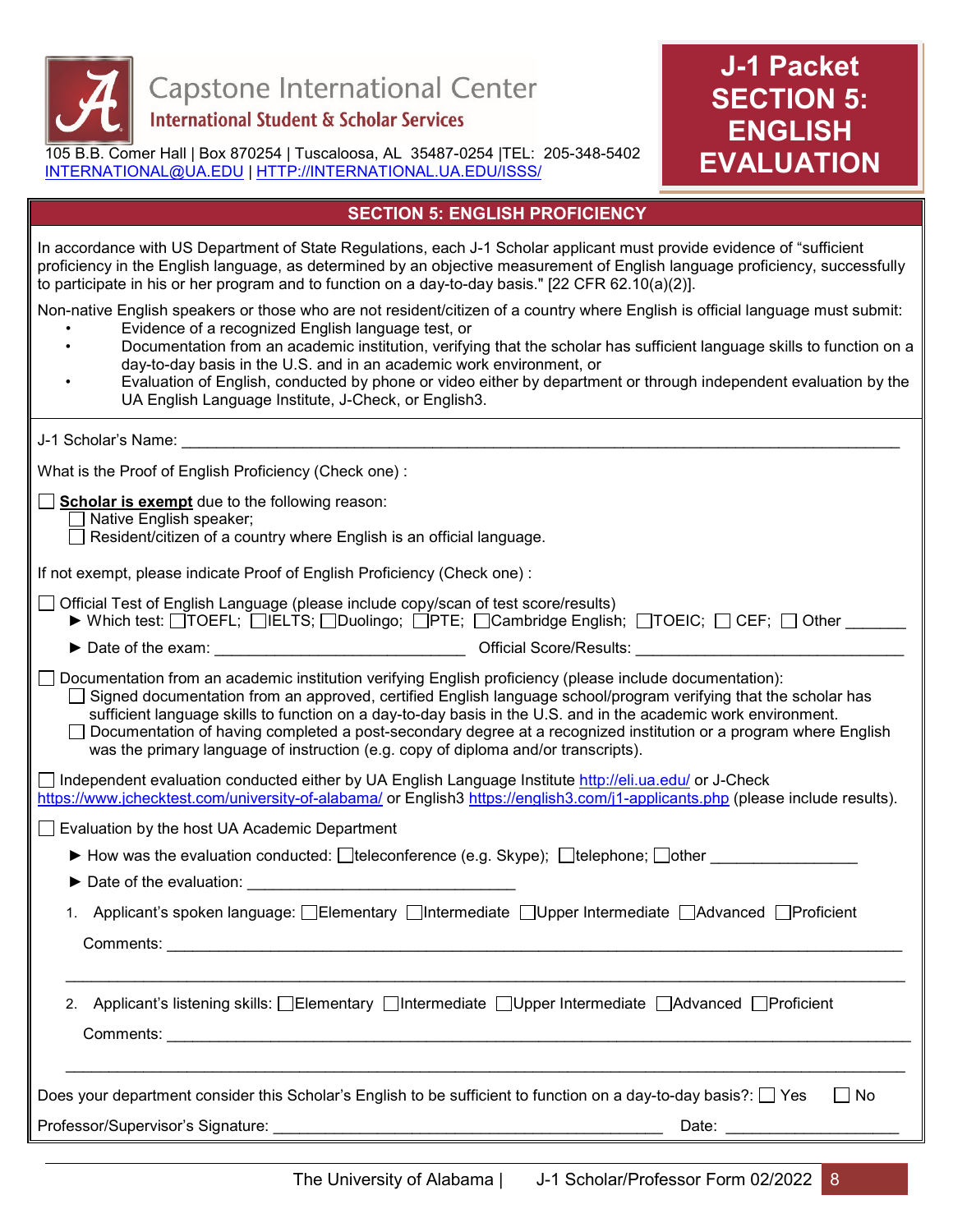

105 B.B. Comer Hall | Box 870254 | Tuscaloosa, AL 35487-0254 |TEL: 205-348-5402 [INTERNATIONAL@UA.EDU](mailto:INTERNATIONAL@UA.EDU) | [HTTP://INTERNATIONAL.UA.EDU/ISSS/](http://international.ua.edu/ISSS/) 



#### **OVERVIEW OF EXPORT CONTROL REQUIREMENT**

In support of your request to host a J-1 scholar, we work with Research Compliance to determine whether or not a license for export controlled technology or technical data is necessary for the scholar being sponsored. To facilitate this requirement, we ask your assistance in completing the questionnaire below, which will allow the Research Compliance Office to determine whether a license under EAR or ITAR would be required. The license acquisition process would be initiated in parallel to J-1 sponsorship. For more information about Export Control: [http://ovpred.ua.edu/research-compliance/export-control/.](http://ovpred.ua.edu/research-compliance/export-control/)

#### **SECTION 1: J-1 SCHOLAR AND DEPARTMENT DETAILS**

| J-1 Scholar's Name:               |                             |
|-----------------------------------|-----------------------------|
| Scholar's Country of Citizenship: | Scholar's Country of Birth: |
| PI/Supervisor's Name:             |                             |
| School/Division:                  | Department:                 |

### **SECTION 2: EXPORT CONTROL QUESTIONS**

| 1. Is the nature of the J-1 Scholar's work confidential/proprietary (i.e. the results of the work/research<br>projects are not intended for teaching, publication, or to be otherwise shared broadly with the interested<br>public and within the scientific community)?                                                                |                      |  |
|-----------------------------------------------------------------------------------------------------------------------------------------------------------------------------------------------------------------------------------------------------------------------------------------------------------------------------------------|----------------------|--|
| 2. In the course of his/her engagement, do you anticipate that the J-1 Scholar will be provided access to:                                                                                                                                                                                                                              |                      |  |
| a. any UA-owned technical data or technology that is considered proprietary or confidential to The<br>University of Alabama?                                                                                                                                                                                                            | $\Box$ YES $\Box$ NO |  |
| b. any third party-owned technical data or technology that is considered proprietary or confidential<br>to the third party owner? This includes U.S. government furnished technical data with<br>dissemination controls or other restrictive markings, as well as ITAR-controlled software, and<br>information restricted under an NDA. | $\Box$ YES $\Box$ NO |  |
| c. equipment specifically designed or developed for military or space applications? (see U.S.<br>Munitions List under 22 CFR § 121).                                                                                                                                                                                                    | $\Box$ YES $\Box$ NO |  |
| Diagon gian and outpoil to International Ctudent & Cebeler Censines with the 14 neglect While ICCC can begin proceeding 14                                                                                                                                                                                                              |                      |  |

Please sign and submit to International Student & Scholar Services with the J-1 packet. While ISSS can begin processing J-1 support with this form, please be aware that ISSS will send this form for a secondary review to Tanta Myles in the Research Compliance Office, 358 Rose Administration Building 205-348-8461, [cmyles@research.ua.edu.](mailto:cmyles@research.ua.edu)

## **REQUIRED SIGNATURES**

*We attest that the information being provided at this time is true. If at this time no export license is required and during the course of his/her employment/research at UA, there are any changes to the J-1 Scholar's work that would require a license, we will contact the Research Compliance Office and International Student & Scholar Services.*

| Pl/Supervisor:                 | Date        |
|--------------------------------|-------------|
| <b>Chair/Director or Dean:</b> | <b>Date</b> |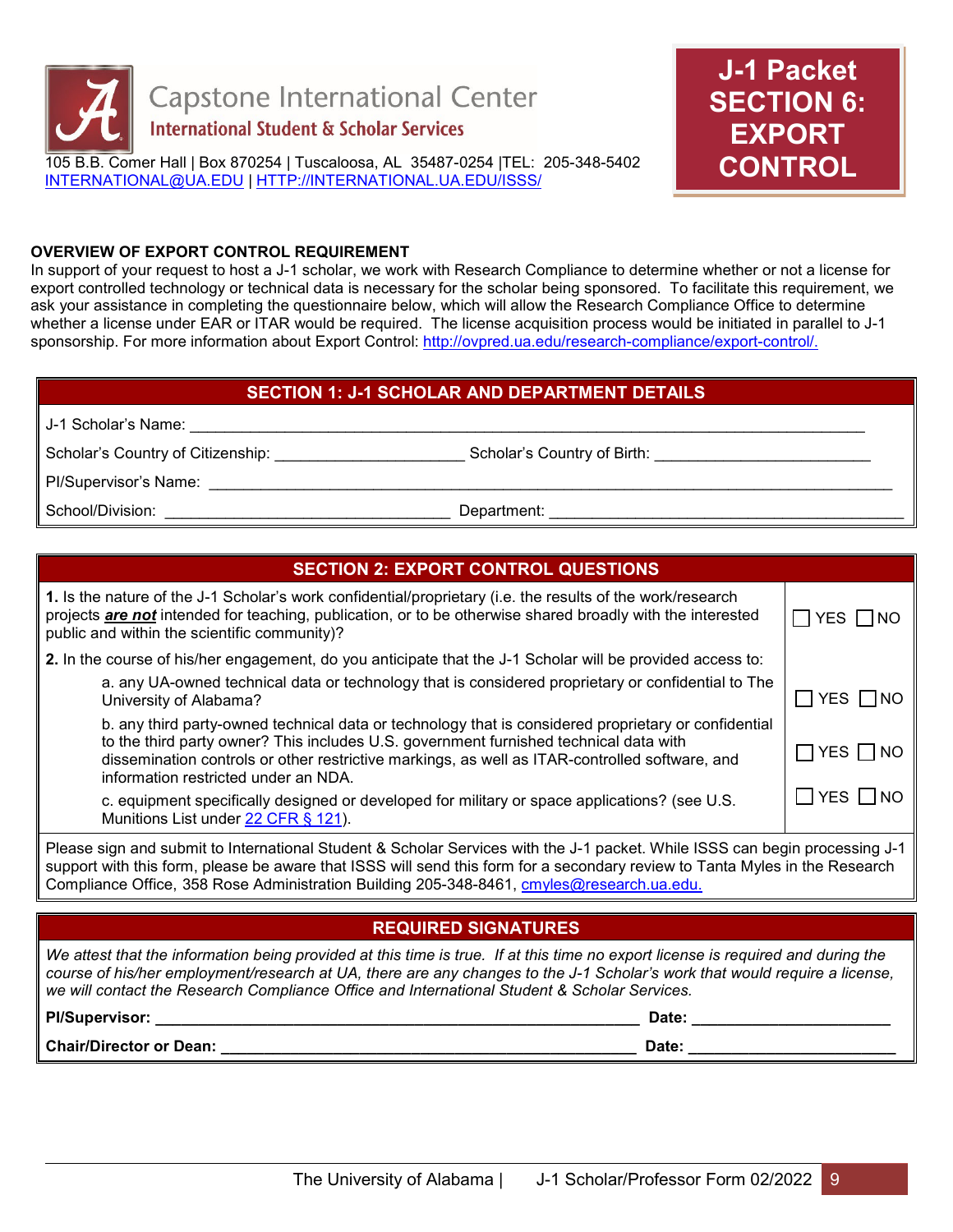

105 B.B. Comer Hall | Box 870254 | Tuscaloosa, AL 35487-0254 |TEL: 205-348-5402 [INTERNATIONAL@UA.EDU](mailto:INTERNATIONAL@UA.EDU) | [HTTP://INTERNATIONAL.UA.EDU/ISSS/](http://international.ua.edu/ISSS/) 



#### **SECTION 7: DEPARTMENTAL APPROVAL FOR J-1 SPONSORSHIP TO BE COMPLETED BY UA HOST DEPARTMENT**

#### **By signing below, we attest that we will comply with the following responsibilities in hosting a J-1 Scholar:**

- 1) The department and college agree to host the scholar included on this form as a J-1 Exchange Visitor.
- 2) The department will have the J-1 Exchange Visitor **make an appointment to check in with International Student & Scholar Services within the first week of his/her program start date** so that ISSS can fulfill U.S. government reporting requirements.
- 3) If an extension of program is necessary, the department will provide an updated appointment letter and proof of any additional funding **at least two weeks prior to the current program end date**.
- 4) If the exchange visitor does not come to The University of Alabama as expected or will be delayed in arriving, the department will inform International Student & Scholar Services as soon as possible so that his or her documents can be updated.
- 5) If the exchange visitor ends his or her participation in the program more than 30 days earlier than the expected program end date, the department will inform International Student & Scholar Services so that his or her immigration record can be updated as required by law.
- 6) Upon completion or termination of appointment, the department will inform International Student & Scholar Services of the exchange visitor's departure date by either email or formal letter.
- 7) The department understands that International Student & Scholar Services does not provide housing arrangements.

#### **Required Signatures:**

| Host Professor/Supervisor Signature:                                                           | Date: |  |
|------------------------------------------------------------------------------------------------|-------|--|
| Dept. Chair/ Dean Signature:                                                                   | Date: |  |
| <b>SHIPPING PREFERENCES</b>                                                                    |       |  |
| $\Box$ Department picks up and capable that I d DC 0040 form and enpaintment invitation latter |       |  |

 **Department picks up and sends the J-1 DS-2019 form and appointment/invitation letter. ISSS sends the J-1 DS-2019 form (please provide UPS account number or FOAP: \_\_\_\_\_\_\_\_\_\_\_ )** 

## **SPECIAL INSTRUCTIONS**

For unpaid scholars, departments must also complete the Provost's Visiting Scholar Form and submit it to Academic Affairs for Approval: [http://international.ua.edu/files/2017/01/Visiting-Scholar-Form.pdf.](http://international.ua.edu/files/2017/01/Visiting-Scholar-Form.pdf)

To give an unpaid Visiting Scholar access to UA Libraries and other campus facilities, departments must complete a "New Faculty/Staff Setup" Form – [http://payroll.ua.edu/forms\\_guides.html#newsetup](http://payroll.ua.edu/forms_guides.html#newsetup) and submit it to Academic Affairs for processing into the Banner system.

For all scholars (paid and unpaid), departments must complete Section 5: English Evaluation on page 8 of this packet.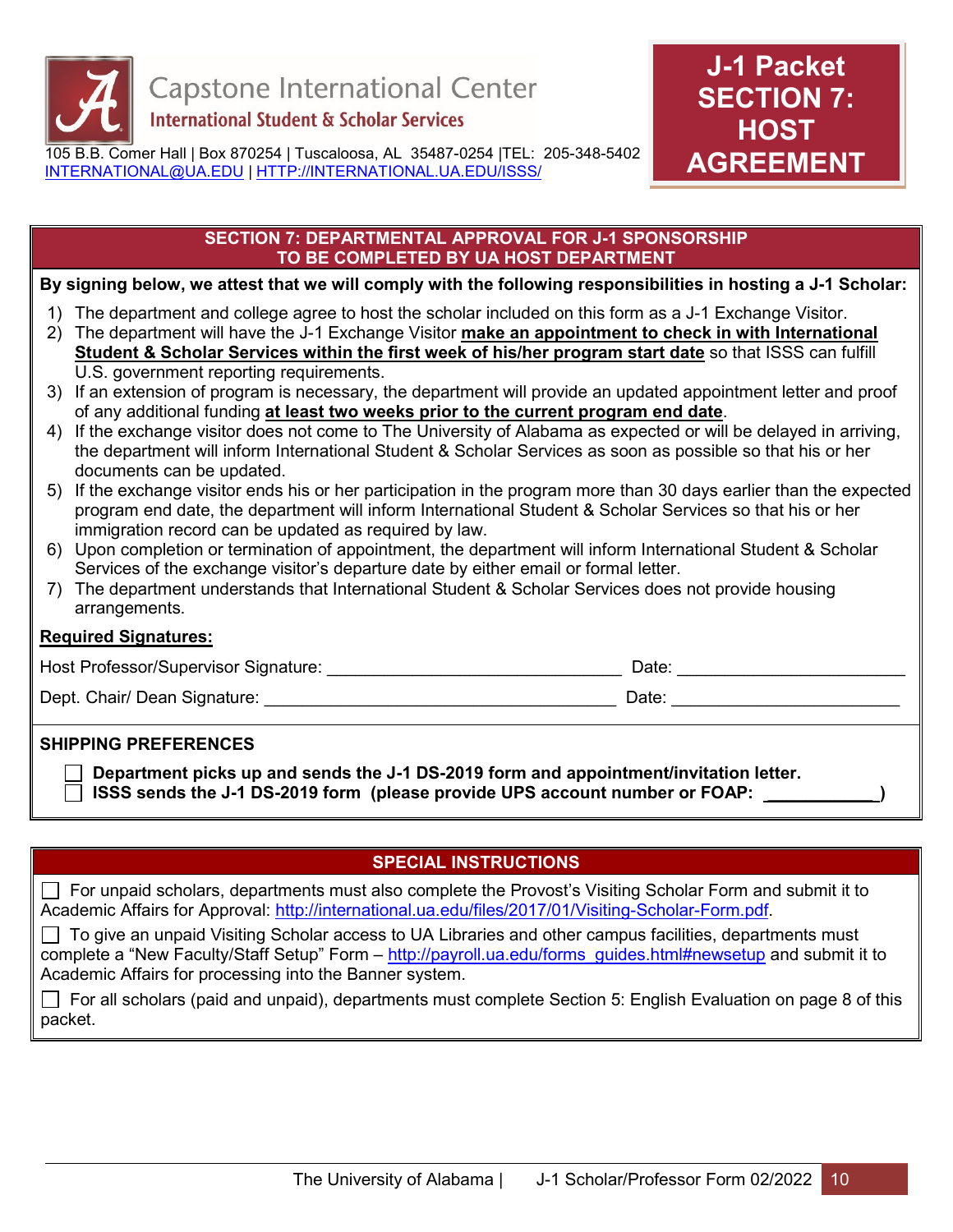# **TEMPLATE FOR INVITATION/APPOINTMENT LETTER FOR INDEPENDENTLY-FUNDED SCHOLARS**

# **[PLEASE PRINT ON DEPARTMENTAL LETTERHEAD]**

#### J-1 SCHOLAR'S NAME J-1 SCHOLAR'S ADDRESS

# **DATE**

Dear J-1 SCHOLAR'S NAME:

I am pleased to invite you to participate in a research exchange with the **DEPARTMENT NAME** in the **SCHOOL/COLLEGE NAME** at The University of Alabama.

Under the terms of our agreement to host you during your period of research, you will be sponsored to conduct research as a J-1 SCHOLAR for the duration of LENGTH OF SERVICE, from START DATE until **END DATE**.

During your period of research, your faculty sponsor and contact at The University of Alabama will be SUPERVISOR'S NAME AND TITLE.

As part of our commitment to host you, the **DEPARTMENT NAME** will provide you office space and a computer to carry out your research, a University of Alabama computer account, access to the university library and its research databases, and access to all standard administrative services. You will be responsible for all your personal expenses during your stay at The University of Alabama, including for transportation, housing, meals, and medical insurance.

We look forward to your arrival. Please keep us informed as you make your plans to arrive at The University of Alabama, and feel free to contact me if you have any further questions.

Sincerely,

HOST PROFESSOR/ DEPARTMENT CHAIR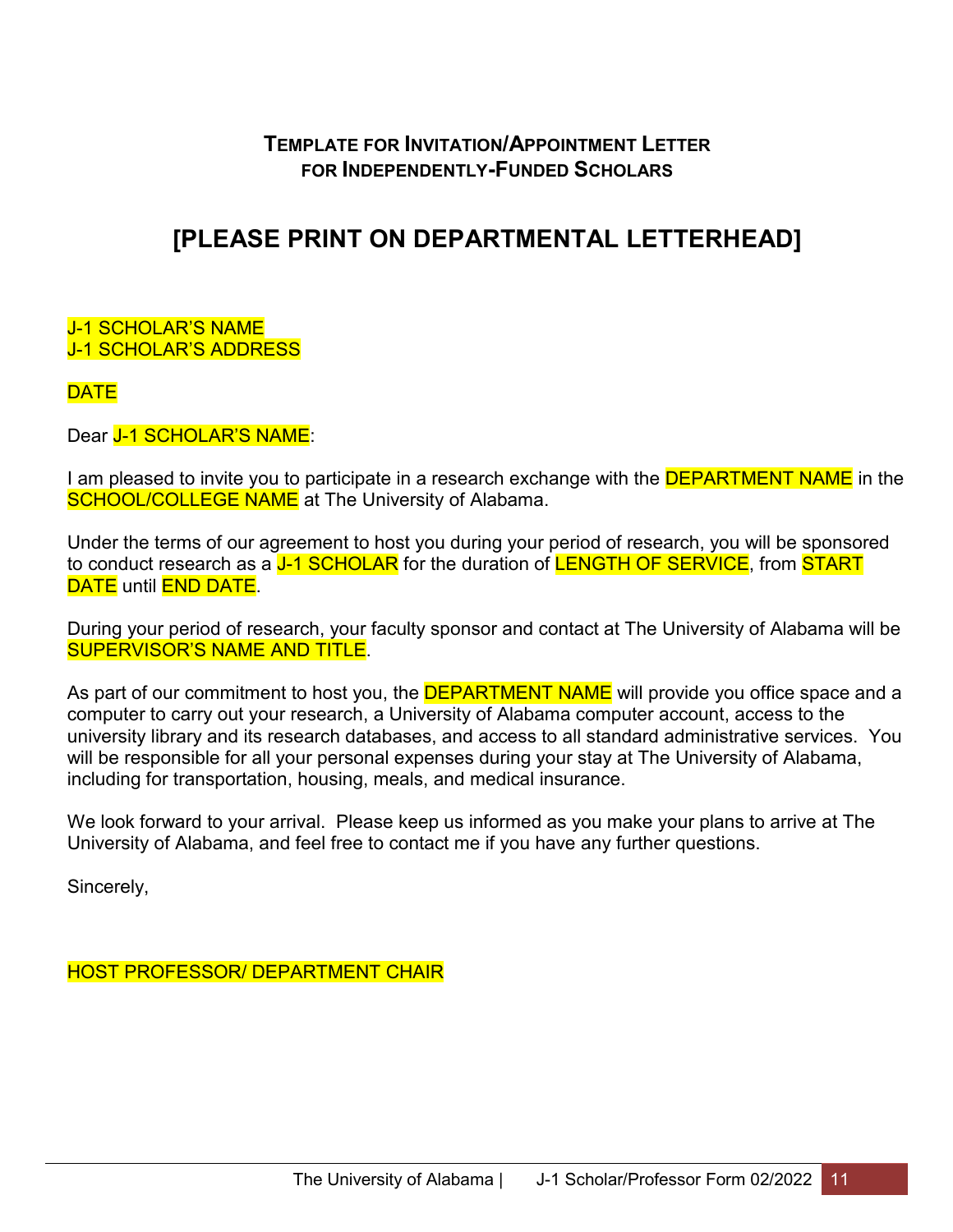

105 B.B. Comer Hall | Box 870254 | Tuscaloosa, AL 35487-0254 |TEL: 205-348-5402 [INTERNATIONAL@UA.EDU](mailto:INTERNATIONAL@UA.EDU) | [HTTP://INTERNATIONAL.UA.EDU/ISSS/](http://international.ua.edu/ISSS/)

# **ADMINISTRATIVE PROCESSING & VISA DELAYS DUE TO TECHNOLOGY ALERT LIST**

Scholars who will conduct research or teach in STEM fields, especially those that are related to the fields on the Technology Alert List (TAL) can expect lengthy delays for their visa issuance due to background checks known as Administrative Processing. While the current version of the TAL is not available to the public, an older version of the TAL gives a list of 15 categories that are subject to clearance, which provides helpful guidance in preparation.

**TECHNOLOGY** 

**ALERT LIST &** 

**VISA DELAYS**

It is important to note that a scholar does not have to be conducting research in a field that is on this list to be subject to Administrative Processing clearance. If the Consular Officer feels that the field of research or teaching is possibly related to one of the 15 fields below, the scholar will have to provide additional information to obtain clearance prior to issuance of a visa. It is important that departments in STEM fields help their scholars by providing an additional support letter to clarify what the scholar's research or teaching area is and whether or not it relates to any of the fields on the TAL list below. A sample support letter is provided.

### **TECHNOLOGY ALERT LIST FIELDS (FROM DOS cable 2002 State 147566 - October 18, 2002)**

- **A. Conventional Munitions** including weaponry, countermeasures systems, and detection
- **B. Nuclear Technology** including peaceful and military applications and theoretical usage
- **C. Rocket Systems** including ballistic missile systems, space launch vehicles, and sounding rockets
- **D. Rocket System and Unmanned Air Vehicle (UAV) Subsystems** propulsion technologies, aerospace thermal

and high-performance structures, superalloys

- **E. Navigation, Avionics and Flight Control Useable In Rocket Systems and Unmanned Air Vehicles (UAV)** – internal navigation systems, tracking and homing devices, accelerometers, gyroscopes, flight control systems, GPS
- **F. Chemical, Biotechnology and Biomedical Engineering** including many dual-use technology in areas such as: aerobiology, biochemistry, pharmacology, immunology, virology, bacteriology, mycology, microbiology, pathology, toxicology, genetic engineering, pathogenecity research, organo-phosphate chemistry, neurochemistry, chemical engineering, neurology, immunology, etc.
- **G. Remote Sensing, Imaging and Reconnaissance** including work with satellite and aircraft remote sensing equipment that can be used for civilian imagery projects or for military/intelligence reconnaissance activities
- **H. Advanced Computer/Microelectronic Technology** including supercomputing, data fusion, acoustic wave devices, hybrid computing, superconductivity, etc.
- **I. Materials Technology** work with metallic, ceramic, composite, and synthetic materials
- **J. Information Security** technology related to cryptography and cryptographic systems
- **K. Laser and Directed Energy Systems Technology** –lasers, optical tracking, directed and kinetic energy technology
- **L. Sensors and Sensor Technology** marine acoustics, optical sensors, magnetometers, image intensification devices
- **M. Marine Technology** tech associated with submarines, propulsion systems, navigation, and quieting systems
- **N. Robotics** tech associated with AI, automation, computer-controlled machine tools, pattern recognition tech
- **O. Urban Planning** architecture, civil engineering, community development, environmental planning, geography, housing, landscape architecture, land use and comprehensive planning, urban design